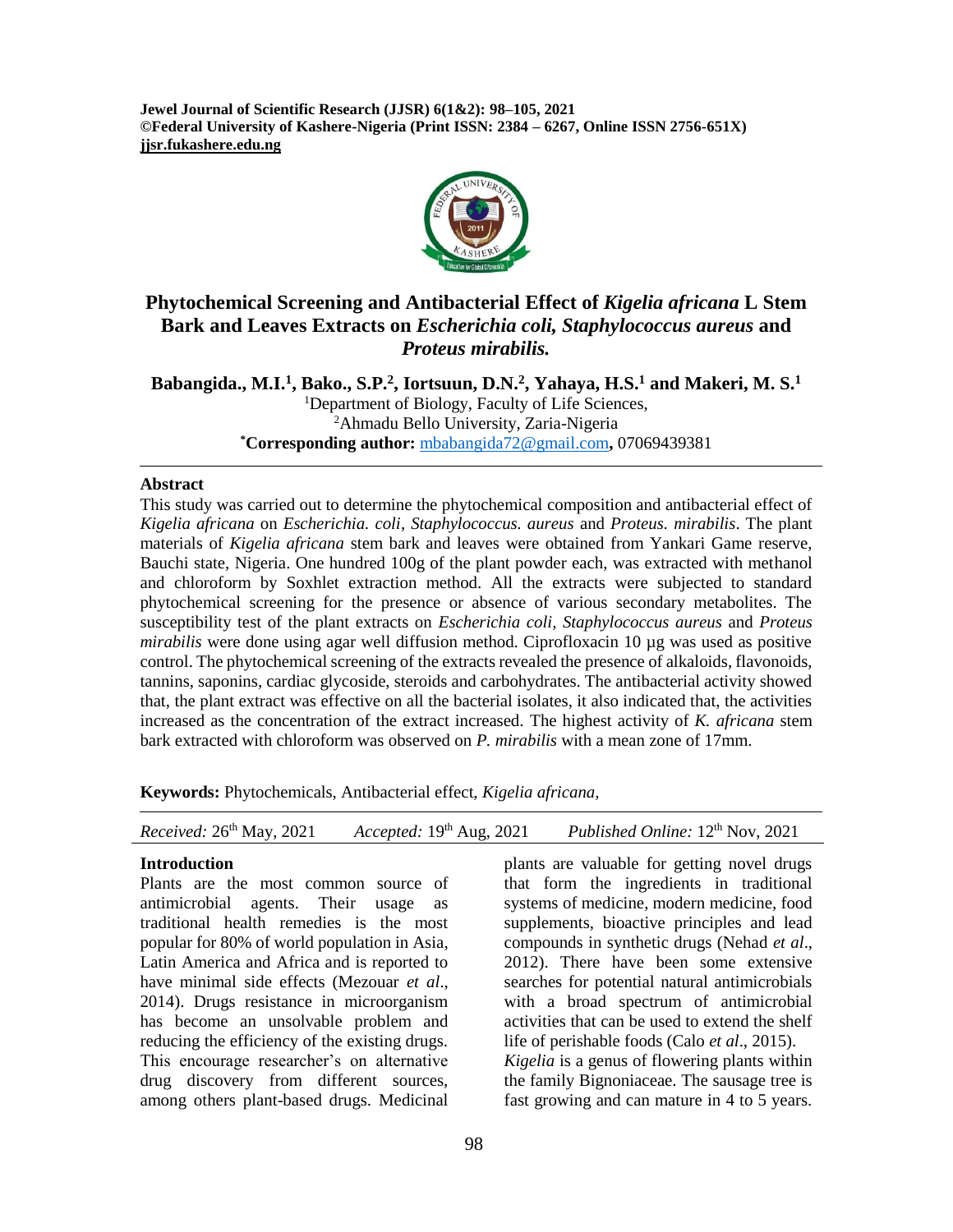It begins to flower at the age of 6 years. Mature fruits can be found on trees throughout the year (Jackson and Beckett 2012). Fruits grow up to 2 feet long and appear like sausage. Previous studies of the fruits of *K. africana* showed some antibacterial activity (Grace *et al*., 2002).

The understanding of the phytochemical constituents of medicinal plants like *Kigelia africana* is imperative not only because of the understanding of the scientific rationale for its usage but also for the discovery of novel compounds of pharmaceutical value (Fennell *et al*.,2004). Several phytochemical studies revealed that the extracts from many species of Bignoniaceae contained secondary metabolites such as saponins, tannins, flavonoids, quinones, alkaloids, anthralene derivatives, reducing sugars, glycosides, carbohydrates, querletin, kaempferol, αsitosterol, terpenes, steroids, coumarins secondary metabolites and their derivatives (Gouda *et al*., 2006; Choudhury *et al*., 2011). A notable number of bioactive compounds have been recorded from the Bignoniaceae family of plants that reportedly demonstrates a number of important activities which are beneficial to human beings.

The various activities included anti-oxidant (Olaleye and Rocha, 2007), anti-plasmodial (Zofou *et al*., 2011), anti-diarrheal (Owolabi and Omogbai,2009), anti-inflammatory (Owolabi and Omogbai, 2007), antibacterial (Grace *et al*., 2002; anti-depressant/central nervous system (CNS), stimulant effects (Owolabi *et al*., 2008), anti-cancer Picerno *et al*., 2005; Bharti *et al*., 2006;), anti-diabetic, anti-snake venom and neurotrophic (Rahmatullah *et al*., 2010). This research aiming to screen for the phytochemicals and antibacterial effect of *Kigelia africana* leaves and stem bark extracts on *E. coli*, *S. aureus* and *P. mirabilis***.**

## **Materials and Methods**

### **Study area.**

*Kigelia africana* stem bark and leaves were collected from Yankari Game Reserve, Bauchi State, and the GPS coordinate of the collection area is 9.7529345N, 10.5114725E.

## **Authentication of plant materials**

The stem bark and leaves of *Kigelia africana* were carefully washed with tap water and rinsed with distilled water. All the plants material was spread in a clean stainless-steel and air dried under shade at room temperature. Dried leaves and bark were crush and ground into powder using mortar and pestle. The powdered materials were kept in a nylon bag.

## **Preparation of the extracts**

This was carried out according to the procedure describe by Sigaroodi *et al*. (2008) Ten gram (10g) each of the dried powdered plant materials were soaked in chloroform and methanol at room temperature for 36hours. The extraction was carried out with solvent under shaking conditions. The respective extracts were then filtered through Whatmann No.1 filter paper and methanol and chloroform extracts were obtained by Soxhlet extraction method. and solvents were removed completely under reduced pressure. Filtered extract was collected in conical flask. The chloroform and methanol extracts were evaporated by rotary evaporator at  $45^{\circ}$ C and the crude extracts were obtained for the determination of antibacterial activity.

#### **Phytochemical screening of** *Kigelia africana.*

All the extracts were subjected to standard phytochemical qualitative screening for secondary metabolites as described by Sofowora (2006).

## **Test for carbohydrates**

*Molisch's test*

Three drops of Molisch's Reagent was added to a 0.1g of each extract in a test tube and 1ml of concentrated Sulphuric acid was allowed to run down the side of the test tube to form a layer. Purple to violet at the interface indicates the presence of carbohydrates. *Fehling's test* 

Two (2ml) of each extract, 5ml of Fehling's solution A and B in the ratio of 1:1 was added and the mixture boiled for three minutes. A brick red precipitate indicates the presence of free reducing sugar.

### **Test for saponins (Frothing test)**

Half (0.5g) of each extract was dissolved in 10ml of distilled water and then shaken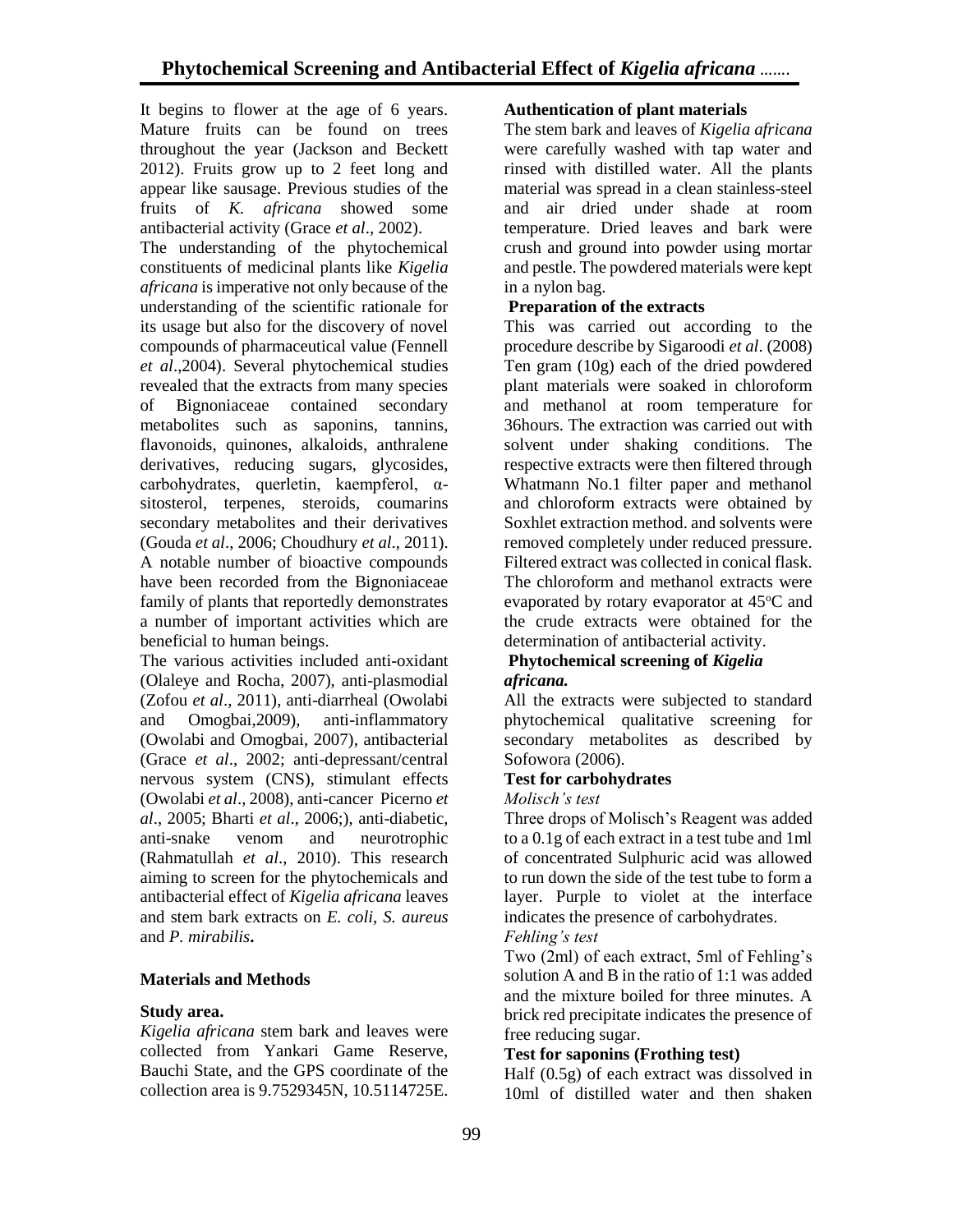vigorously for 30 seconds and allow to stand for 30 minutes. A honey comb-like froth formed for more 30minutes indicates saponin.

## **Test for steroids**

Two (2ml) acetic anhydride was added to 2ml of each extract in a test tube.1ml of concentrated sulphuric acid was added down to the side of the test tube. A colour change was observed immediately and later. Bluegreen colour indicates steroids.

# **Test for Cardiac glycoside**

### Keller kiliani test

A portion of the extract was dissolved in 1ml of glacial acetic acid containing traces of ferric chloride solution. This was then transferred into a dry test tube and 1ml of concentrated sulphuric acid was added down the side of the test tube to form a lower layer at the bottom. Observe carefully at the interface for purple brown ring. This indicates the presence of desoxy sugars and a pale green color in the upper acetic acid layer indicates the presence of cardiac glycosides (Evans, 1996).

## **Test for Anthraquinones**

Bontrager's test

To a portion of the extract in a dry test tube, 5ml of chloroform was added and was shaken for at least 5minutes. This was then filtered and the filtrate shaken with equal volume of 10% ammonia solution, bright pink color in the aqueous (upper) layer indicates the presence of free anthraquinones (Evans, 1996).

### **Test for flavonoids**

Half (0.5g) of each extract was dissolved in 2ml of 50% methanol in the heat. Metallic magnesium and four drops of concentrated HCl were added. A red or orange colour indicates the presence of flavonoids.

### *Sodium hydroxide test*

Five drops of aqueous NaOH was added to 5ml of each extract, a yellow colouration shows the presence of flavonoid.

## **Test for tannins**

### *Lead sub-acetate test*

Three drops of lead sub-acetate solution were added to 2ml of each extract. A colour precipitate indicates tannins. *Ferric chloride test* 

Half (0.5ml) of each extract was dissolved in 10ml of distilled water, and then filtered. Two drops of Ferric chloride solution were added to the filtrate. Formation of a blueblack precipitates indicates hydrolysable tannins and green precipitates indicates the presence of condensed tannin.

## **Test for alkaloids**

#### *Mayers Test*

Two drops of the mayers Reagent were added to 2ml of the extract in a test tube, cream precipitates indicate alkaloids.

#### *Dragendorffs Test*

Two drops of the Dragendorffs Reagents were added to 2ml of each extract. A rose red precipitate indicates the presence of alkaloids.

### *Wagner's Test*

Two drops of the Wagner's Reagents were added to2ml of each extract. A reddishbrown precipitate indicates the presence of alkaloids.

#### **Preparation of different concentrations of the extract**

Ten 10mg each of the plant (stem bark and leaf) extracts were dissolved in 10ml of distilled water to form two stock solutions of each extract. From the first stock solutions of each extracts, serial dilutions were carried out to prepare 4 different concentrations as,100mg/ml, 50mg/ml, 25mg/ml and 12.5mg/ml respectively.

### **Standardization of inoculum**

The bacterial isolates of *Escherichia coli*, *Staphylococcus aureus* and *Proteus mirabilis* were collected from microbiology laboratory, Department of microbiology, Ahmadu Bello University, Zaria. An overnight culture of the bacterial isolates was prepared in nutrient broth0.1 ml of the nutrient broth was emulsified into 20ml of physiological saline, until the turbidity of the suspension of test organism matches with 0.5 Mcfarland turbidity standards (Deeni and Hussain, 1994).

### **Determination of inhibitory activity (susceptibility test) of the extract using agar well-diffusion:**

The standardized inucula of the bacterial isolate were streaked on sterilized Mueller hinton agar plates respectively with the aid of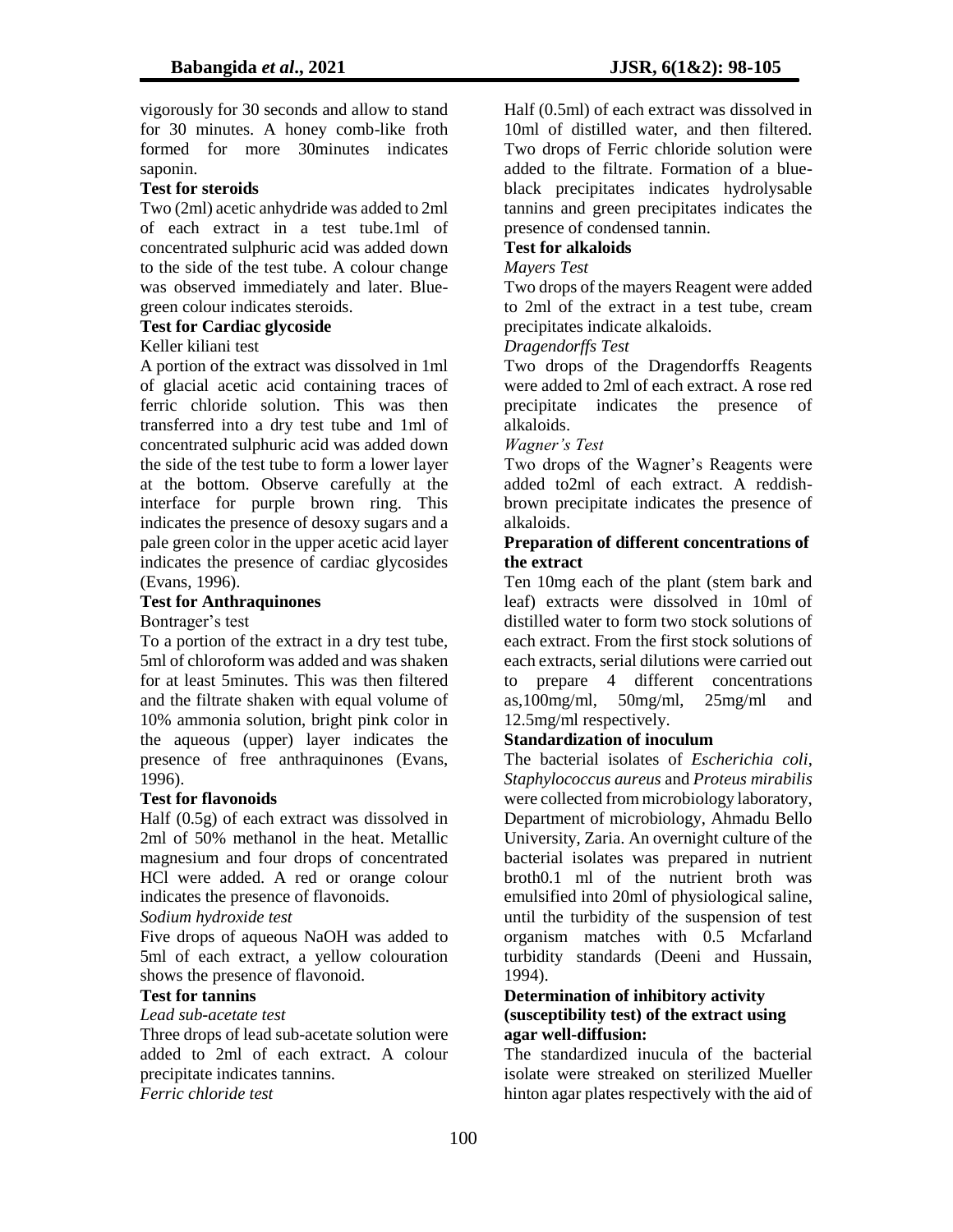sterile wire loop. Four wells were bored on each inoculated agar plate with a sterile cork borer. The well was properly labeled according to different concentrations of the extract prepared which were 100, 50, 25 and 12.5mg/ml respectively. Each well was filled up with approximately 0.2ml of the extract.

The inoculated plates with the extract were allowed to stay on the bench for about one hour; this is to enable the extract to diffuse on the agar. The plates were then incubated at 37<sup>o</sup>C for 24 hours. At the end of incubation period, the plates were observed for any evidence of inhibition which will appear as a clear zone that was completely devoid of growth around the wells (zone of inhibition). The diameter of zones was measured using transparent ruler calibrated in millimeter and the results were recorded.

#### **Statistical analysis**

Data obtained were subjected to one-way analysis of variance (ANOVA) using SPSS version 20.0 to determine the mean zones of

inhibition of the plant extract on *E. coli, S. aureus* and *P. mirabilis*.

#### **Results**

A total of three bacterial isolates have been used in the present study to assess the antibacterial effect of methanolic and chloroform extract of *Kigelia africana*. This result showed that, *Kigelia Africana.* Table 1 contained secondary metabolites such as flavonoids, carbohydrates, cardiac glycoside and steroids. This is in line with the report of (Choudhury *et al*., 2011).

The antibacterial activity of the extract was determined by agar well diffusion method. Table 2 shows the antibacterial activity of *Kigelia africana* extracts against *E. coli*, *S. aureus* and *P. mirabilis*. The extract was effective against all three bacterial isolates with the activities increasing as the concentrations of the extract increased. Highest activity was observed on *P. mirabilis* with mean zone of 17mm.

| S/N | Phytochemicals    | <b>SME</b> | <b>SCE</b> | <b>LME</b> | <b>LCE</b> |  |
|-----|-------------------|------------|------------|------------|------------|--|
|     | Alkaloids         | $+$        | $+$        | $+$        | $+$        |  |
| 2   | Flavonoids        | $+$        |            | $+$        | -          |  |
| 3   | Tannins           | $+$        |            | $+$        |            |  |
| 4   | Saponins          | $+$        |            | $+$        |            |  |
| 5   | Cardiac glycoside | $+$        |            | $+$        |            |  |
| 6   | <b>Streriods</b>  | $+$        | $+$        | $+$        |            |  |
| 7   | Anthraquinon      |            |            |            |            |  |
| 8   | Carbohydrates     | $^{+}$     | $+$        | $+$        | $+$        |  |

**Table 1: Phytochemical screening of** *Kigelia africana* **stem bark and leaves extracts.**

Key: SME=Stem bark methanol extract, SCE=Stem bark chloroform extract, LME=Leaf methanol extract, LCE=Leaf chloroform extract, +=Present, - =Not present.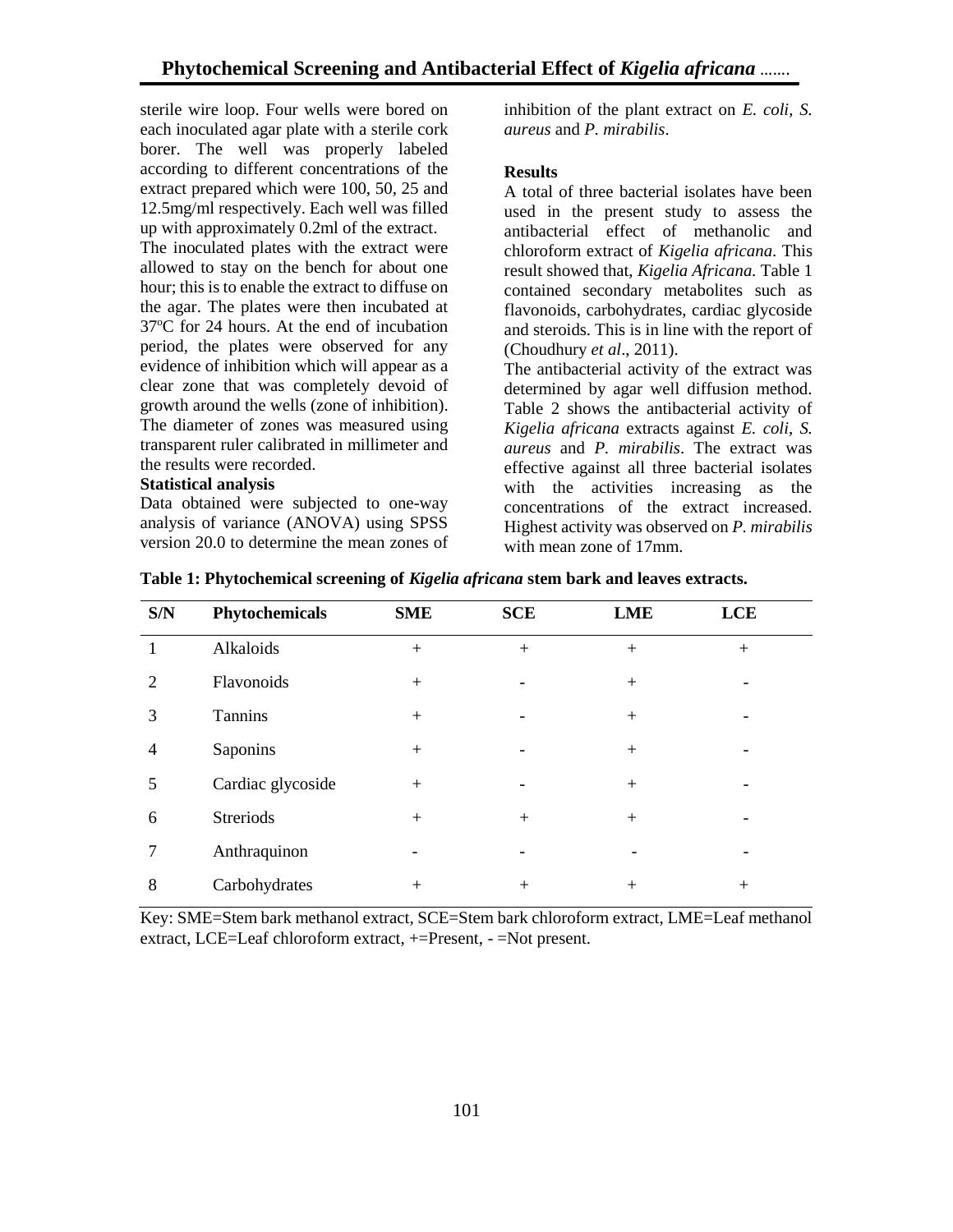| Bacteria                 |               | <b>Extracts</b>               |                               |                               |                              |  |
|--------------------------|---------------|-------------------------------|-------------------------------|-------------------------------|------------------------------|--|
| S. aureus                | Concentration | <b>SME</b>                    | <b>SCE</b>                    | <b>LME</b>                    | <b>LCE</b>                   |  |
|                          | $DMSO(-)$     | $0.00 \pm 0.00^e$             | $0.00 \pm 0.00$               | $0.00 \pm 0.00$ <sup>d</sup>  | $0.00 \pm 0.00$ <sup>d</sup> |  |
|                          | $C (+)$       | $21.00 \pm 1.16^a$            | $21.00 \pm 1.16^a$            | $21.00 \pm 1.16^a$            | $21.00 \pm 1.16^a$           |  |
|                          | 100           | $14.00 \pm 0.48$ <sup>b</sup> | $10.00 \pm 0.58^{\rm b}$      | $8.00 \pm 1.16^b$             | $8.00 \pm 1.15^b$            |  |
|                          | 50            | $12.00 \pm 0.58^b$            | $8.00 \pm 1.15^b$             | $4.00 \pm 1.15$ <sup>c</sup>  | $6.00 \pm 1.73 b^c$          |  |
|                          | 25            | $7.00 \pm 1.15$ <sup>c</sup>  | $6.00 \pm 0.58$ c             | $0.00 \pm 0.00$ <sup>d</sup>  | $4.00 \pm 0.58$ c            |  |
|                          | 12.5          | $3.00 \pm 0.58$ <sup>d</sup>  | $1.33 \pm 0.67$ <sup>d</sup>  | $0.00 \pm 0.00$ <sup>d</sup>  | $0.00 \pm 0.00$ <sup>d</sup> |  |
|                          | P-value       | 0.000                         | 0.000                         | 0.000                         | 0.000                        |  |
| E. coli                  |               |                               |                               |                               |                              |  |
|                          | Concentration | <b>SME</b>                    | <b>SCE</b>                    | <b>LME</b>                    | <b>LCE</b>                   |  |
|                          | $DMSO(-)$     | $0.00 \pm 0.00$ <sup>d</sup>  | $0.00 \pm 0.00$ <sup>e</sup>  | $0.00 \pm 0.00$ <sup>d</sup>  | $0.00 \pm 0.00$ <sup>d</sup> |  |
|                          | $C (+)$       | $15.00 \pm 1.15^a$            | $15.00 \pm 1.15^a$            | $15.00 \pm 1.15^{\text{a}}$   | $15.00 \pm 1.15^a$           |  |
|                          | 100           | $12.00 \pm 1.16^b$            | $11.00 \pm 1.15^b$            | $10.00 \pm 0.58$ <sup>b</sup> | $7.00 \pm 0.58$ <sup>b</sup> |  |
|                          | 50            | $8.00 \pm 0.58$ c             | $6.00 \pm 0.58$ c             | $6.00 \pm 1.15$ <sup>c</sup>  | $5.00 \pm 0.58$ c            |  |
|                          | 25            | $6.00 \pm 0.57$ c             | $3.00 \pm 1.16$ <sup>d</sup>  | $4.00 \pm 0.58$ c             | $0.00 \pm 0.00$ <sup>d</sup> |  |
|                          | 12.5          | $2.00 \pm 0.58$ <sup>d</sup>  | $0.00 \pm 0.00$ <sup>e</sup>  | $0.00 \pm 0.00$ <sup>d</sup>  | $0.00 \pm 0.00$ <sup>d</sup> |  |
|                          | P-value       | 0.000                         | 0.000                         | 0.000                         | 0.000                        |  |
| $P_{\cdot}$<br>mirabilis |               |                               |                               |                               |                              |  |
|                          | Concentration | <b>SME</b>                    | <b>SCE</b>                    | <b>LME</b>                    | <b>LCE</b>                   |  |
|                          | $DMSO(-)$     | $0.00 \pm 0.00$ <sup>c</sup>  | $0.00 \pm 0.00$ <sup>f</sup>  | $0.00 \pm 0.00^e$             | $0.00 \pm 0.00$ <sup>d</sup> |  |
|                          | $C (+)$       | $18.00 \pm 1.16^a$            | $18.00 \pm 1.16^a$            | $18.00 \pm 1.16^a$            | $18.00 \pm 1.16^a$           |  |
|                          | 100           | $16.00 \pm 1.73$ <sup>a</sup> | $17.00 \pm 1.16^b$            | $15.00 \pm 0.58$ <sup>b</sup> | $8.00 \pm 0.57$ <sup>b</sup> |  |
|                          | 50            | $7.00 \pm 0.58^b$             | $13.00 \pm 0.58$ <sup>c</sup> | $8.00 \pm 0.58$ c             | $6.00 \pm 0.58$ <sup>c</sup> |  |
|                          | 25            | $4.33 \pm 0.88^b$             | $9.00 \pm 0.57$ <sup>d</sup>  | $3.00 \pm 0.58$ <sup>d</sup>  | $5.00 \pm 0.29$ <sup>c</sup> |  |
|                          | 12.5          | $0.00 \pm 0.00$ <sup>c</sup>  | $6.00 \pm 0.58$ <sup>e</sup>  | $0.00 \pm 0.00^e$             | $0.00 \pm 0.00$ <sup>d</sup> |  |
|                          | P-value       | 0.000                         | 0.000                         | 0.000                         | 0.000                        |  |

**Table 2: Antibacterial activity of** *Kigelia africana* **stem bark and leaves extracts** 

Mean values with different superscripts in the same column are significantly different.

SME=Stem bark methanol extract, SCE=Stem bark chloroform extract, LME=Leaf methanol extract, LCE=Leaf chloroform extract, DMSO=Negative control, C=Ciprofloxacin positive control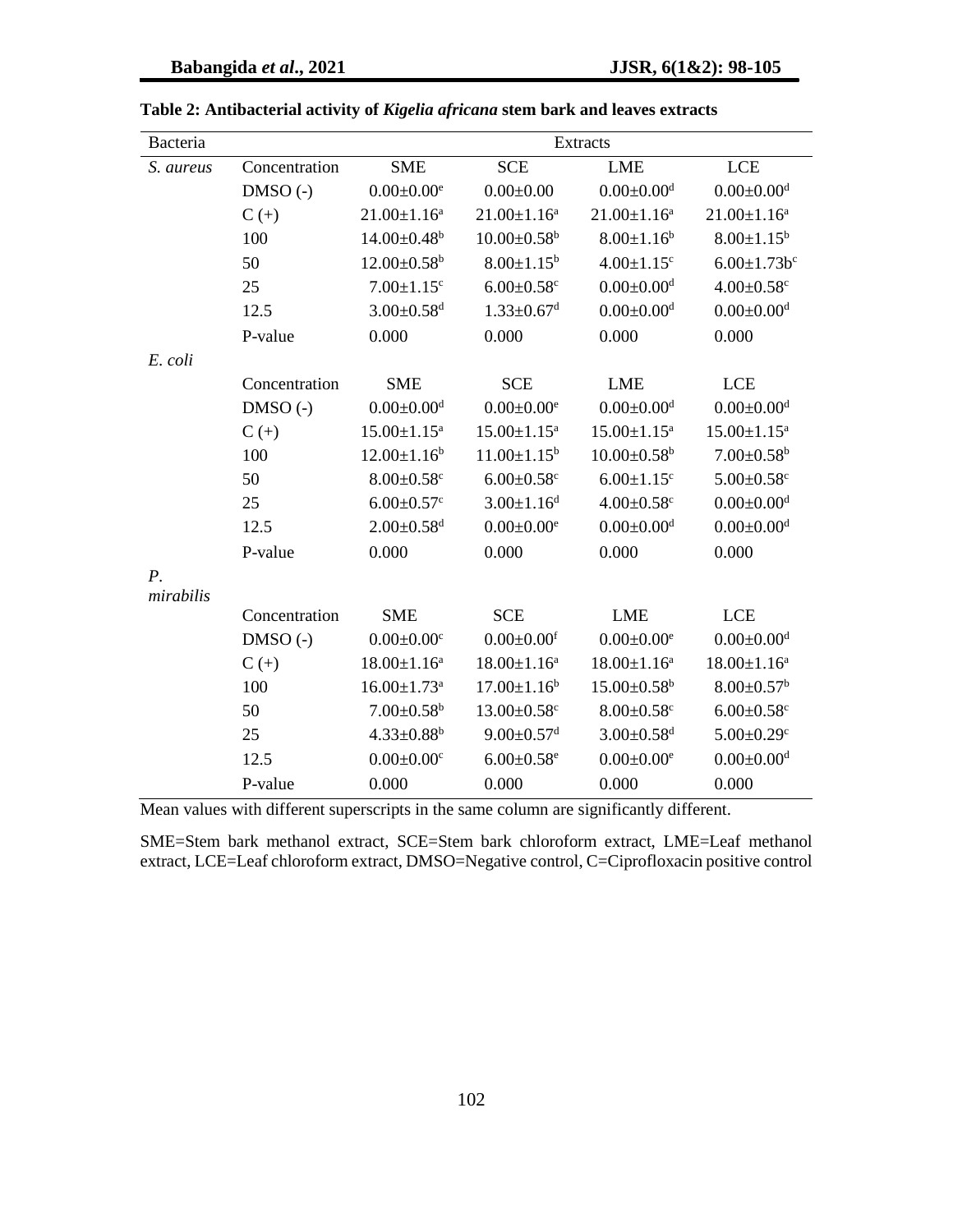

Plate1. Antibacterial activity of *Kigelia africana*. Plate 2. *Kigelia africana* plant

#### **Discussion**

*Kigelia africana* contained most of the secondary metabolites such as, alkaloids, flavonoids, saponin, steroids and cardiac glycosides (Table1) And these agrees with the findings ofsofowora,1993 who reported that these classes of secondary metabolites are known to show medicinal activity as well as exhibiting physiological activity. It was also in line with the work of Njoku and obi, 2009 who reported that these classes of phytochemical compounds are known to show curative activity against several bacteria related ill-health. The result of phytoconstituents of *K. africana* (Table1) was also similar to what have been reported by (Subramanya *et al*., 2012). Results of antibacterial activity of *K.africana* (Table2) showed that, *K. africana* extracts have antibacterial activities and the effect of the extract concentrations differ with antibacterial activity being reduced as the concentration of the extract decreased. This result was in line with Robert *et al*., (2003), who reported that the inactivation of a susceptible bacterial population is dependent on the relative concentration of the two reactants, the bacteria and the chemical. The antibacterial activity of *K. africana* (Table2) stem methanol extract has the highest activity



on *S. aureus* at 100mg/ml concentration, with mean zone of 14mm, while the least activity occurred in SCE at 12.5mg/ml with mean zone of 1.33mm, but showed no activity on LME and LCE at 12.5mg/ml. Stem methanol extract (SME) also have the highest activity on *E. coli* at 100mg/ml with mean zone of 16mm, while on *P. mirabilis*, SCE has the highest activity at 100mg/ml with mean zone of 17mm. The result also showed that, *K. africana* stem bark methanol extract presents higher activity than chloroform extract. This result agrees with Silver *et al*. (2003), who reported that, methanol solvent was found as the best extract solvent to be used compared to chloroform, this was due to methanol as universal solvent, thus was able to bound various compound or secondary metabolites. The result of this (Table2) agrees with the findings of Rasool and Varalakshmi, (2006) who reported that, the effectiveness of an extract depends on the solvent used.

## **Conclusion**

*Kigelia africana* contained significant phytochemicals (secondary metabolites). *Kigelia africana* extract revealed antibacterial activity against the bacterial isolates, *E. coli*, *S. aureus* and *P. mirabilis*. The activity of the extracts on the test organisms increased with increase in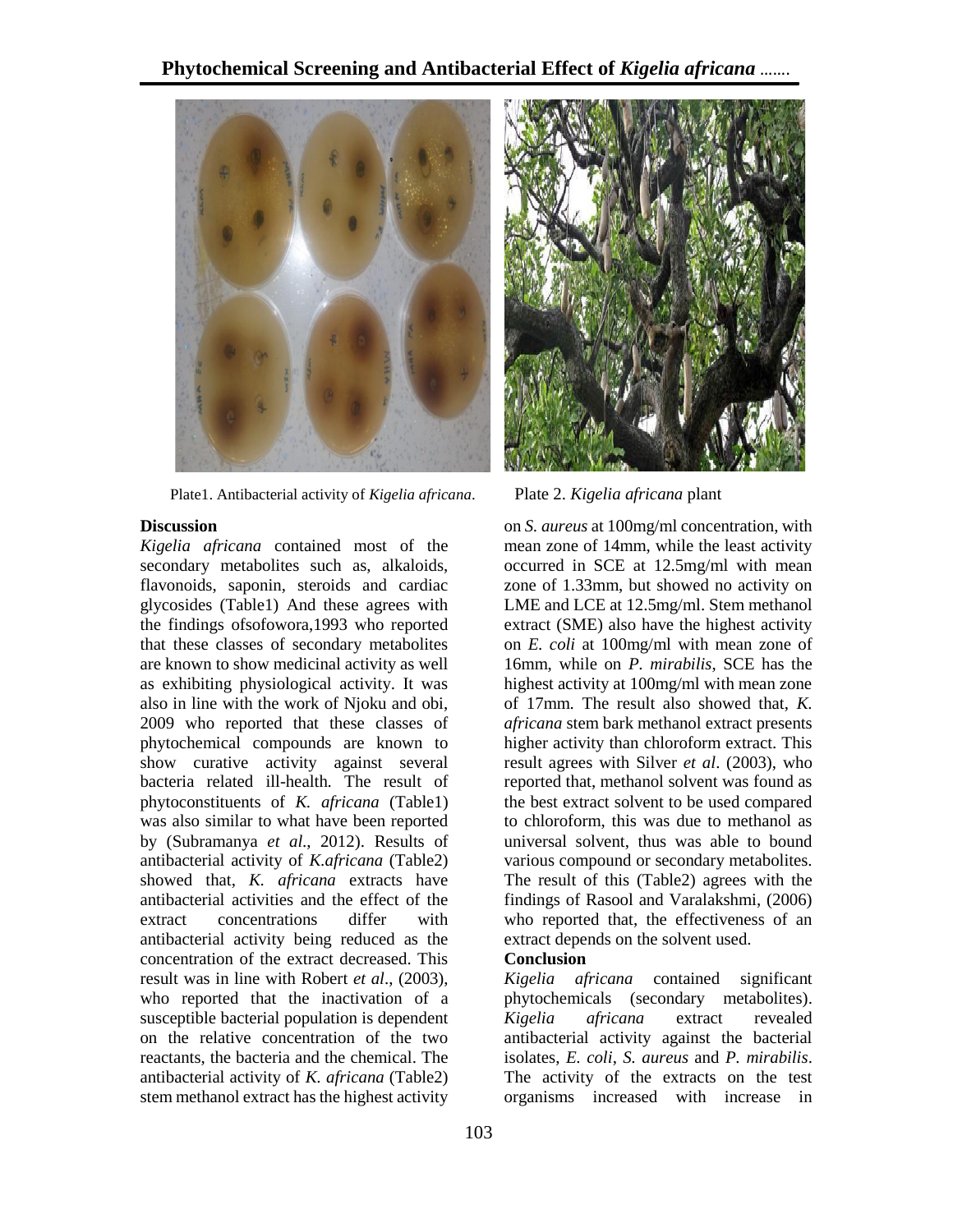concentration. However, based on the findings of this research, *Kigelia africana*  showed significant anti-bacterial effect.

# **Acknowledgement**

All praises be to Almighty Allah, the beneficent the most merciful for the gift of life and protection during this research work. My profound and utmost gratitude goes to my team of supervisors Prof. D.N. Iortsuun H.O.D Botany department and Prof S.P Bako for their guidance and diligent supervision during this research work.

#### **References**

- Bharti, N., Singh, S., Fermida, N., Amir, A. (2006). Isolation and *in vitro*  antiamoebic activity of iridoids isolated from *Kigelia pinnata*, Arkivoc. 69-76.
- Calo, J. R., Crandall, P. G., O'Bryan, C. A. and Ricke, S. C. (2015). Essential Oils as antimicrobials in food systems. *A review. Food control*. 54: 111-119.
- Choudhury, S., Datta, S., Talukdar, A.D. and Chaudury, M. D. (2011). Phytochemistry of the family Bignoniaceae- A review. *Assam University Journal of Sci. Tech.:Bio. Environ. Sci*, 7(1): 145-150.
- Deeni, Y. Y. and Husain, H.S.N. (1994). Antibiotic sensitivity testing. *Journal of Ethnomedicine* 35: 91-96
- Fennel, C.W., Lindsey, K.L., McGaw, L.J., Sparg, S.G., Stafford, G.I., Elgorashi, E.E., Grace, O.M., Van staden, J. (2004). Assessing African medicinal plants for efficacy and safety: pharmacological screening and toxicology*. J. Ethnopharmacol*. 94:205-217
- Gouda, Y.G., Abdel-baky, AM., Mohammed, K.M., Darwish, F.M., Kasai, R., Yamasaki, K. (2006). Phenyl propanoid and phenyl ethanoid derivatives from *Kigelia pinnata* DC. Fruits, *Nat Prod Res*. 20(10): 935-939.
- Grace, O.M., Light, M.E., Lindsey, K.I., Mulholland, D.A., Van Staden, J. and Jager, A.K. (2002). Antibacterial activity and isolation of active compounds from fruit of the traditional

African medicinal tree *Kigelia africana*, *South African Journal of Botany*, 68(1): 220-222.

- Jackson, S., and Beckett, K. (2012). Sausage Tree *Kigelia pinnta*: An Ethnobotanical and Scientific Review, Herbal Gram; *American Botanical Council*, 94:48-59.
- Khan, S.S., and Malhotra, D. (2002). Plantagentic diversity exploration, evaluation, conservation; Angiospermic diversity in Bhopalreassessment with particular reference to endangered species and their conservation Vol.232, East:west press pvt Ltd; p.234.
- Mathad, P., and Shrishail, C (2008). Floristic diversity of a famous historical baridshahi fort of boidarin Karnataka. *Indian Journal*, 31:577-80.
- Mezouar, D., Lahfa, F.B., Abdelouahid, D.E., Adida, H., Rahmoun, N.M., Boucherit. and Otmani, Z. (2014). Antimicrobial activity of Berberis vulgaris. *Phytotherapie,* 12(6):380-5.
- Nehad, M., Gumgumjee, Khedr and Hajara, A.S. (2012). Antimicrobial activities and chemical properties of *Tamarindus indica* L. leaves extract. *African Journal of Microbiology*, *Res*, 6(32): 6172-6181.
- Njoku, O.V. and Obi, C. (2009). Phytochemical constituents of some selected medicinal plants. *African journal of Pure and Applied chemistry*. 3(11): 228-233.
- Olaleye, M.T. and Rocha, J.B. (2007). Commonly used medicinal plants exhibit distinct *in-vitro* antioxidant activities against hepatotoxins in rat liver*. Expl Toxicol Path.* 58(6): 433-8.
- Owolabi, O.J., Amaechina, F.C., Eledan, A.B. (2008). Central nervous system stimulant effect of the ethanolic extract of *Kigelia africana, Journal of Medicinal Plants Res*. 2(2): 20-23.
- Picerno, P., Autore, G, Marzocco, S., Meloni, M., Sanogo, R., Aquino, R.P. (2005). Antiinflammatory activity of verminoside from *Kigelia africana* and evaluation of cutaneous irritation in